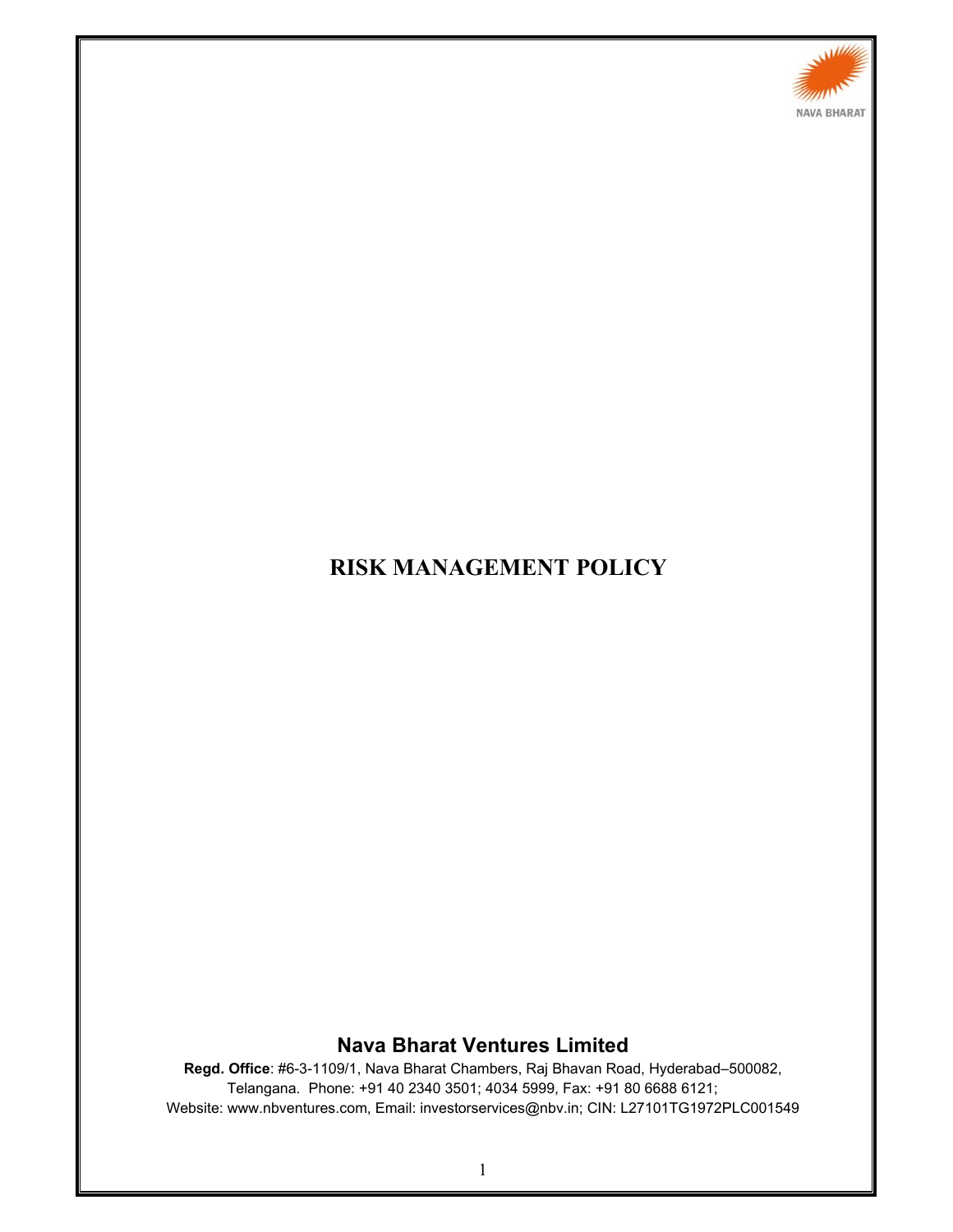

# **Index**

- Preliminary
- Objective
- Risk Management Structure

## Risk Management Approach

- $\triangleright$  Risk Identification
- Risk Assessment
- $\triangleright$  Risk Mitigation
- Creation of Risk Register
- Review and reporting
- Amendment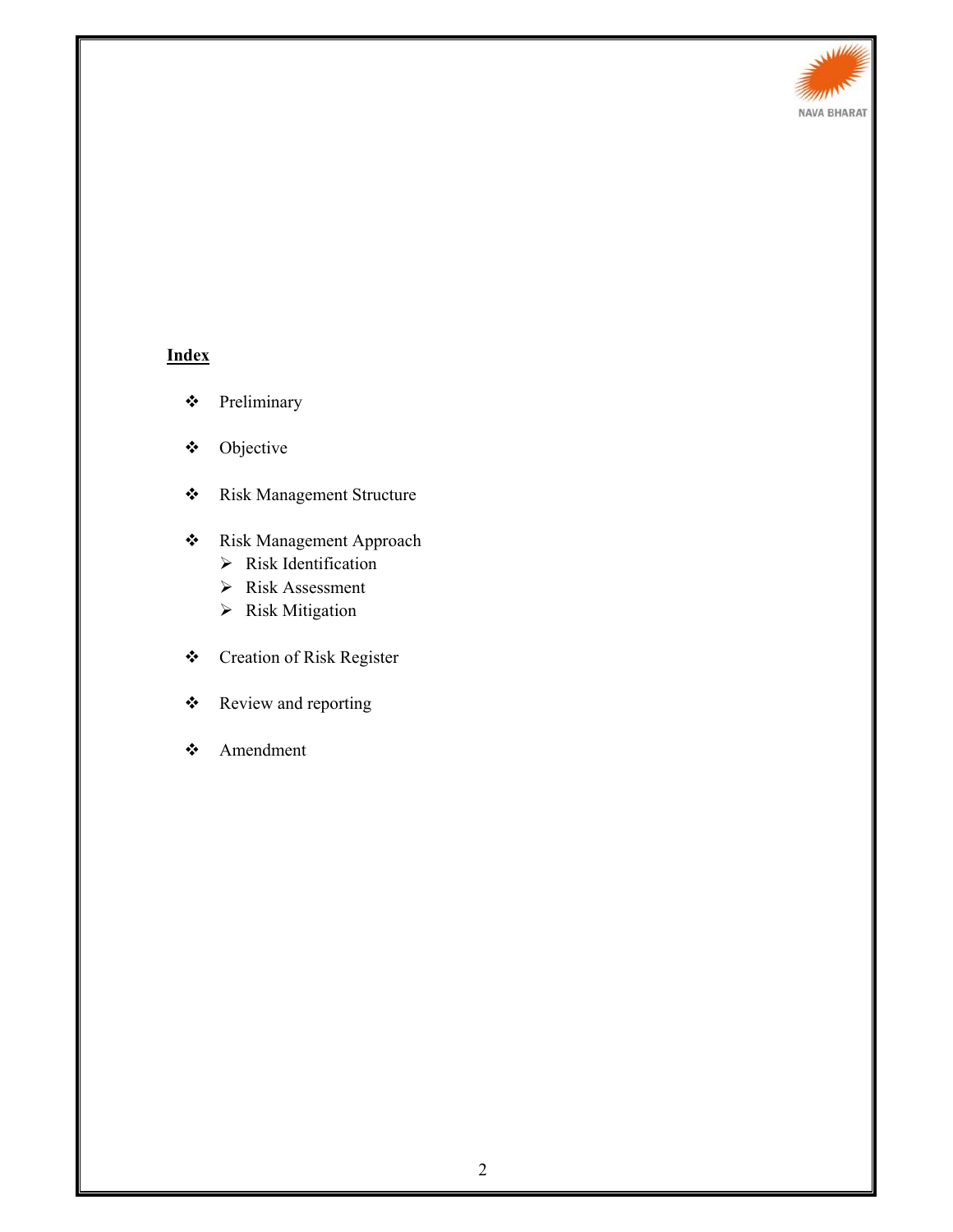

#### **PRELIMINARY**

Nava Bharat Ventures Limited ("NBVL / the Company") considers risk assessment to be a core component of the Management of the Company and understands that the Company's ability to identify and address risk is central to achieve its corporate objectives.

The Company's Risk Management Policy ("the Policy") outlines the structure and the approach implemented by the Company to ensure appropriate risk management.

The Policy is formulated in compliance with SEBI (Listing Obligations and Disclosure Requirements) Regulations, 2015 ("the Listing Regulations") and provisions of the Companies Act, 2013 ("the Act"), which requires:

The Board of Directors of the Company to form a Risk Management Committee (hereinafter referred to as "The Committee") who shall periodically review this Policy of the Company so that the Management controls the risk through properly defined framework. The Board of Directors may re-constitute the composition of the Committee, as it may deem fit, from time to time.

## **OBJECTIVE**

The nature and scale of our operations alongside the interdependencies at various levels call for a comprehensive risk management system to deal with impact of several risks. Our Risk Management Framework considers various aspects of our business operations and processes, while focusing on ESG (Safety, Environmental, Social and Governance) parameters. NBVL's risks management framework is directed to enable management to effectively deal with uncertainty, associated risks and opportunities. It broadly encompasses:

- Identification of risk management team with clearly defined roles and responsibilities.
- Integrated approach to risk management at strategic level.
- Ensuring compliance with appropriate regulations, wherever applicable through the adoption of best practices.
- Systematic approach and use of special tools for risk management.
- Promotion of risk awareness programs.
- Monitoring and reporting effective implementation of risk management framework.

#### **RISK MANAGEMENT STRUCTURE**

A well-defined risk governance structure serves to communicate the approach of risk management throughout the organisation by establishing clear allocation of roles and responsibilities for the management of risks on a day to day basis.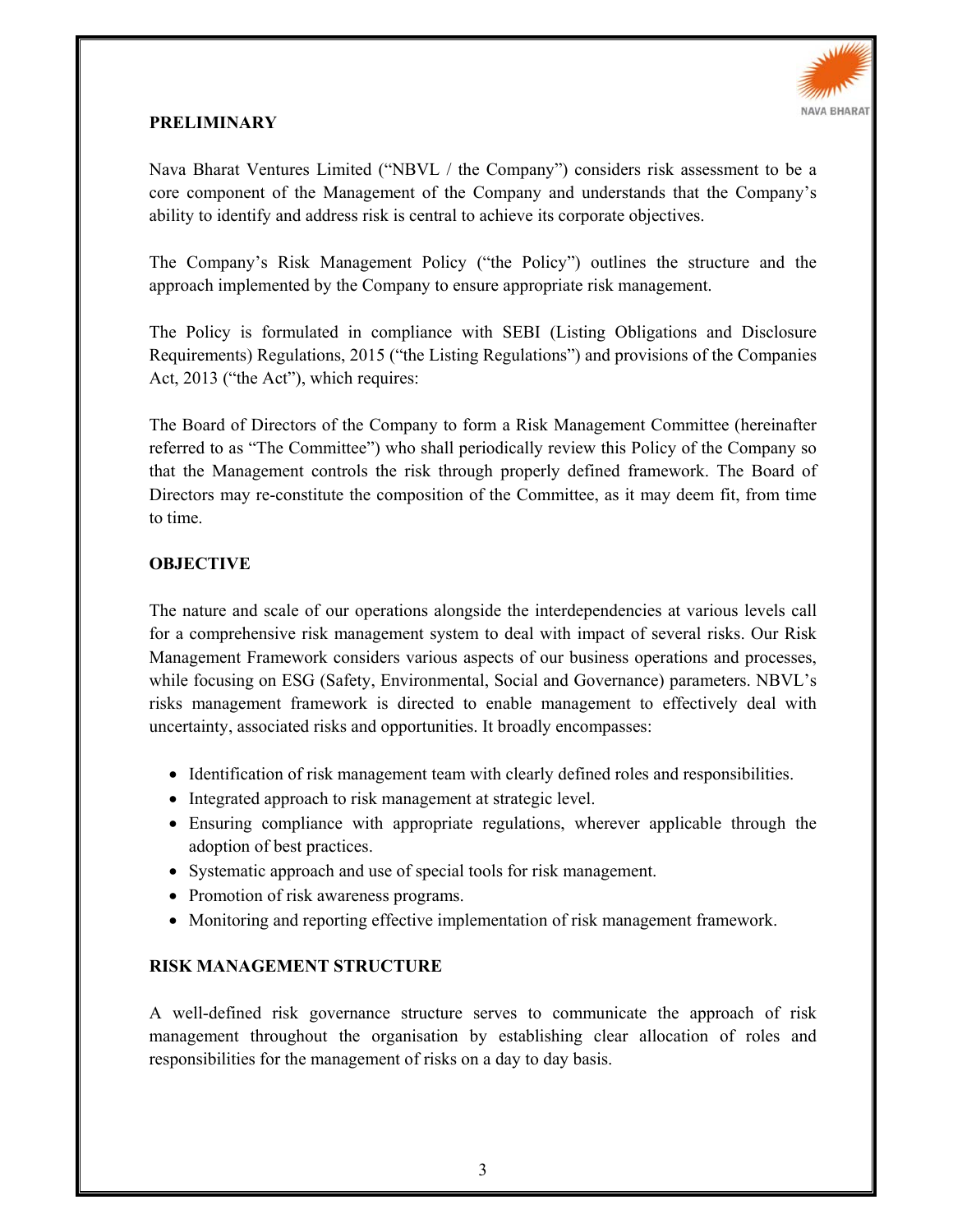

**The diagram below outlines the risk management structure of NBVL and its subsidiaries:-** 



\* *Safety, Health, Environment and Quality*

## **Board of Directors and Audit Committee:**

The Board of Directors ("the Board") and Audit Committee (AC) shall give directions to RMC on high impact risks and their mitigation. They are also responsible for reviewing and ratifying the risk management structure, processes and guidelines which are developed and implemented by Risk Management Committee (RMC) and the Risk managers. The Board and the Audit Committee review the periodical risk management reports submitted by RMC.

## **Risk Management Committee (RMC):**

Risk Management Committee is constituted by the Board of directors consisting of such number of Directors (executive or non-executive) as prescribed under the regulations.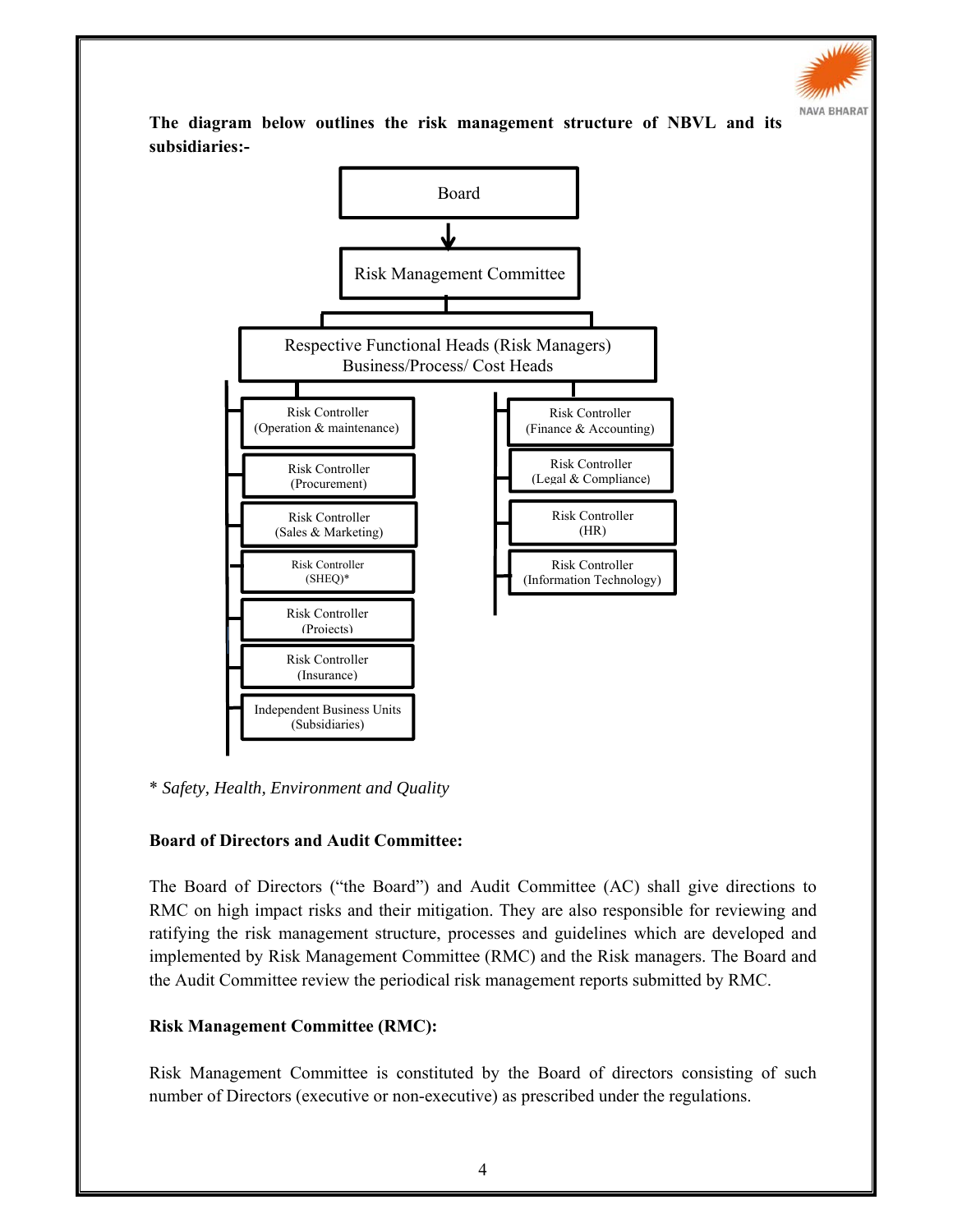

The roles and responsibilities of the RMC as defined by the Board which inter alia, include the following:

- 1. To formulate a detailed risk management Plan which shall include:
	- A framework for identification of internal and external risks specifically faced by individual departments of the listed entity and its Subsidiaries.
	- Measures for risk mitigation including systems and processes for internal control of identified risks and business continuity plan.
- 2. To ensure that appropriate methodology, processes, and systems are in place to monitor and evaluate risks associated with the business of the Company and its Subsidiaries;
- 3. To monitor and oversee implementation of the risk management policy, including evaluating the adequacy of risk management systems;
- 4. To periodically review the risk management policy, at least once in two years, including by considering the changing industry dynamics and evolving complexity.
- 5. To keep the board of directors informed about the nature and content of its discussions, recommendations and actions to be taken;
- 6. The appointment, removal and terms of remuneration of the Chief Risk Officer (if any) shall be subject to review by the Risk Management Committee.
- **7.** To seek information from any employee, obtain outside legal or other professional advice and secure attendance of outsiders with relevant expertise, if it considers necessary.

## **Risk Manager (RM):**

The activities relating to risk management is to be managed by a person having overall insight of the Business processes. As such respective business / functional heads are identified as Risk Managers and entrusted with the responsibility of identifying and managing the risks. The Risk Managers are responsible to develop and implement the action plans to address material business and other risks across the Company.

Roles and responsibilities of the Risk Manager are:

- To monitor regularly and evaluate the effectiveness of the action plans and the performance of employees in implementing the action plans.
- To promote and monitor the culture of risk management within the Company and ensure compliance with the internal risk control systems and processes by the employees.
- Regularly report to the RMC regarding the status and effectiveness of the risk management program.
- To carry out any other responsibility entrusted by the RMC from time to time.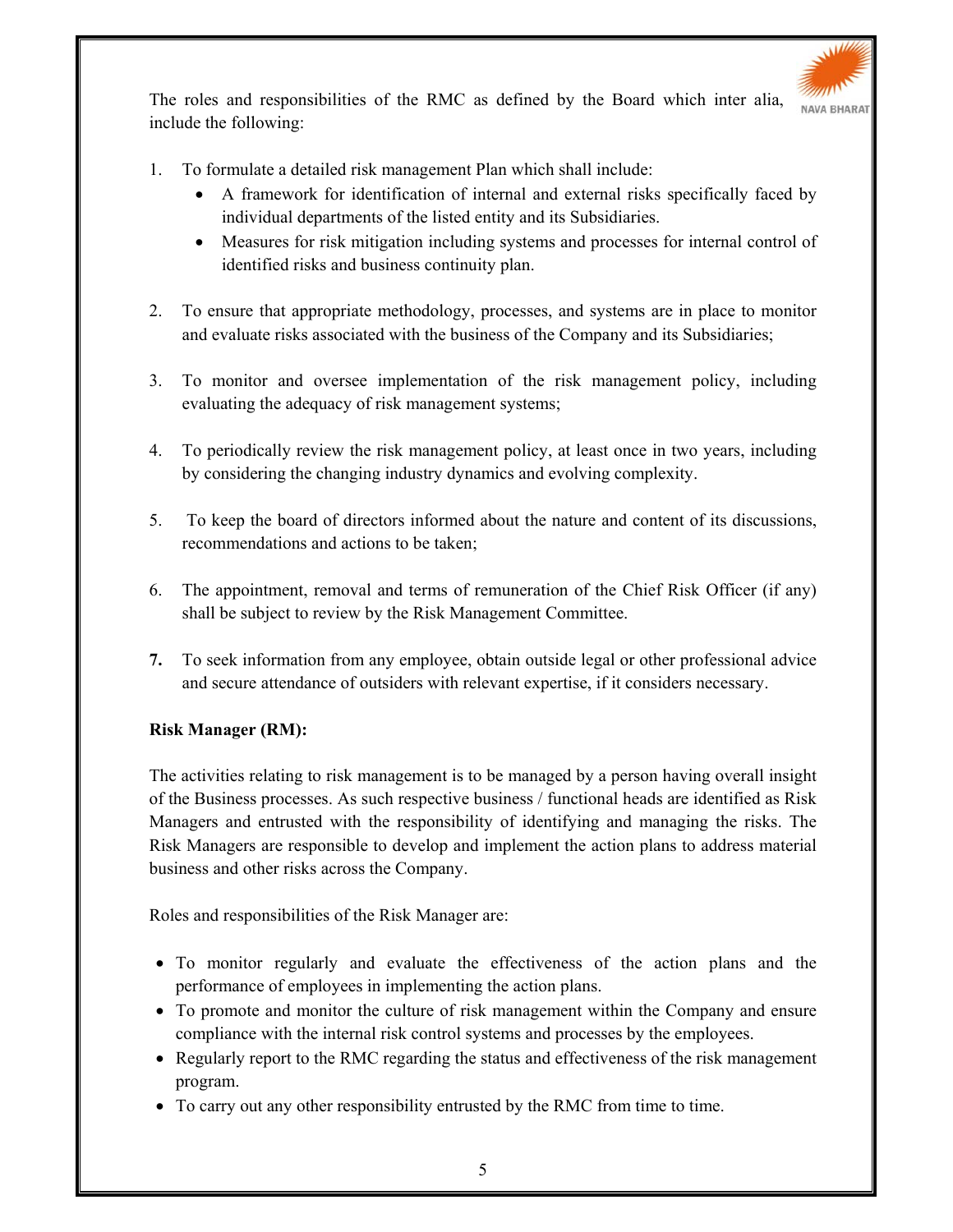## **Risk Controller:**



The risk controller of respective business unit / function will carry out procedures as established by RM and coordinate in reporting key business and other risks across the business unit / function. Key responsibilities of the Risk controller include:

- Identifying and reporting new risks or failures of existing control measures with remedial action.
- Escalation of issues requiring policy approvals and amendments to the Corporate Level.
- Educating employees dealing with key activities of the risk management process.

#### **Employees**

The employees of the Company are directly involved in the business and the functions and as such better placed to identify and manage the risks under the guidance of RM. They are recognized as important catalyst and are responsible for implementing, managing and monitoring action plans, as appropriate.

#### **RISK MANAGEMENT APPROACH**

The Company's risk management framework comprises of a series of processes and guidelines which assist the Company to identify, assess, monitor and manage its business and other risks, including any material changes to its risk profile.

The key elements of the Company's risk management framework are depicted below:

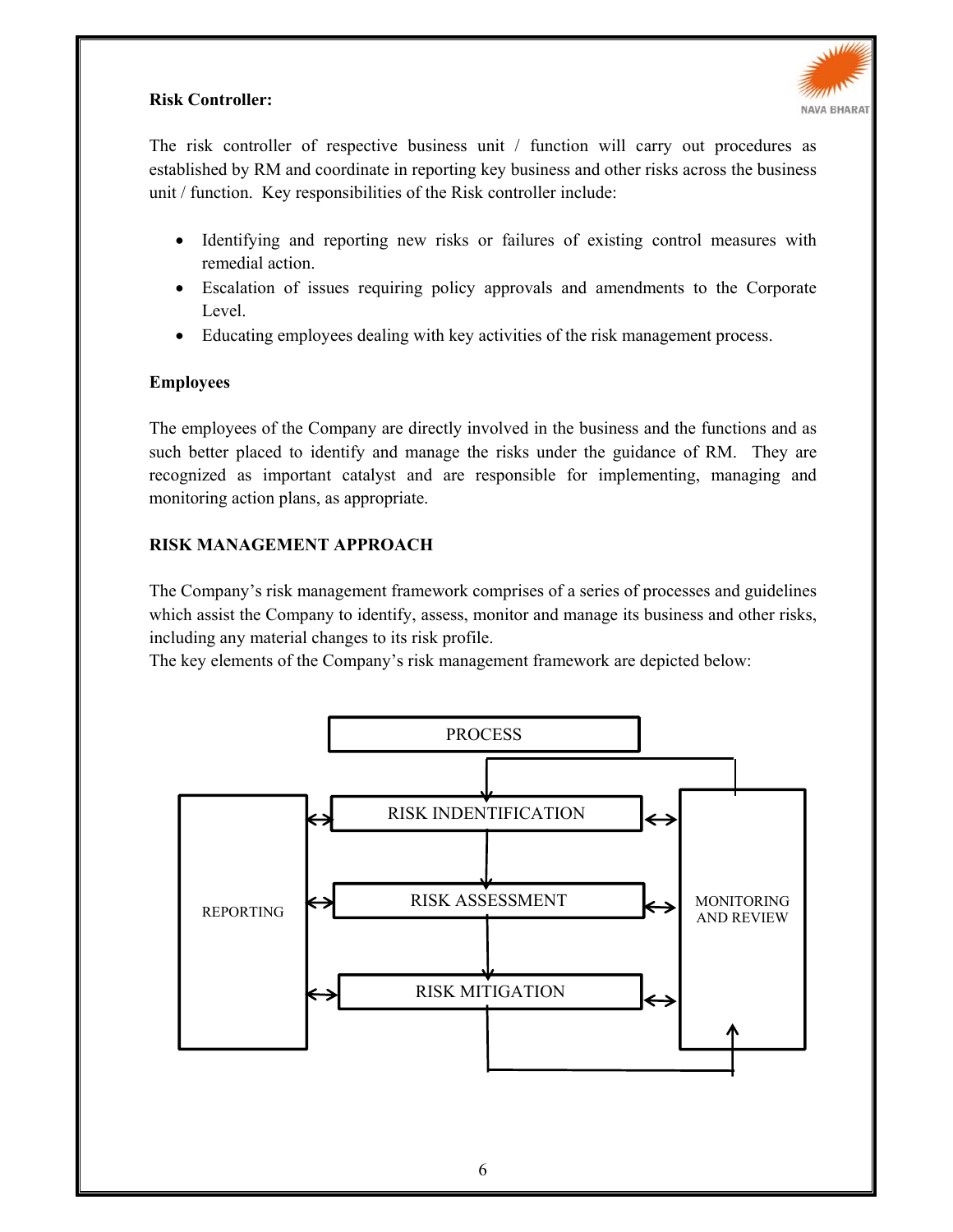## **RISK IDENTIFICATION**



Risk identification consists of determining which risks are likely to affect NBVL  $\&$  its subsidiaries and documenting the characteristics of those risks. Risk identification is an iterative process (it is not a one off event but must be repeated on a periodic basis) and should address both internal and external risks to the Company.

The aim is to develop a comprehensive list of sources of risk and events that might have an impact on Company's objectives or outcomes along with identification of their root cause and preparing action plans to address and manage the risk. The RMs is entrusted with the responsibilities to assist in preparation of risk management template which helps facilitating risk identification and its management. Company identified the following risks as enumerated below:

| <b>External Risk Factors</b>               | <b>Internal Risk Factors</b>        |
|--------------------------------------------|-------------------------------------|
| Economic<br>Environment<br>Market  <br>and | Financial reporting risks<br>٠      |
| conditions                                 | Contractual compliance              |
| Fluctuations in Foreign Exchange           | Compliance with local laws          |
| <b>Political Environment</b>               | Quality and Project management      |
| Competition                                | Safety and Environmental management |
| Revenue concentration                      | Human resource management           |
| Inflation and cost structure               | Culture and values                  |
| Technology obsolescence                    |                                     |
| Risk of Corporate Accounting Fraud         |                                     |

#### **RISK ASSESSMENT**

Risk assessment refers to the process followed to comprehend the nature of risk and determine the level of risk. Risk assessment is intended to provide inputs for risk evaluation.

Risk assessment provides a standard and consistent process for the Company and its Business Units / Functions to consider the extent to which potential events might have an impact on achievement of its objectives. It provides a portfolio view of risks.

During this process, events with a potential of impacting objectives are assessed and included in the overall risk profile of the respective Business Functions/ Departments. Risk profiles of the various Departments are combined to form a portfolio view of risk at the corporate level.

Risk assessment shall be performed for each risk identified. The onus of risk assessment is with the risk manager, who may choose to consult with the RMC for this purpose. Based on the results of the analysis, appropriate action shall be taken i.e. risk escalation and risk treatment.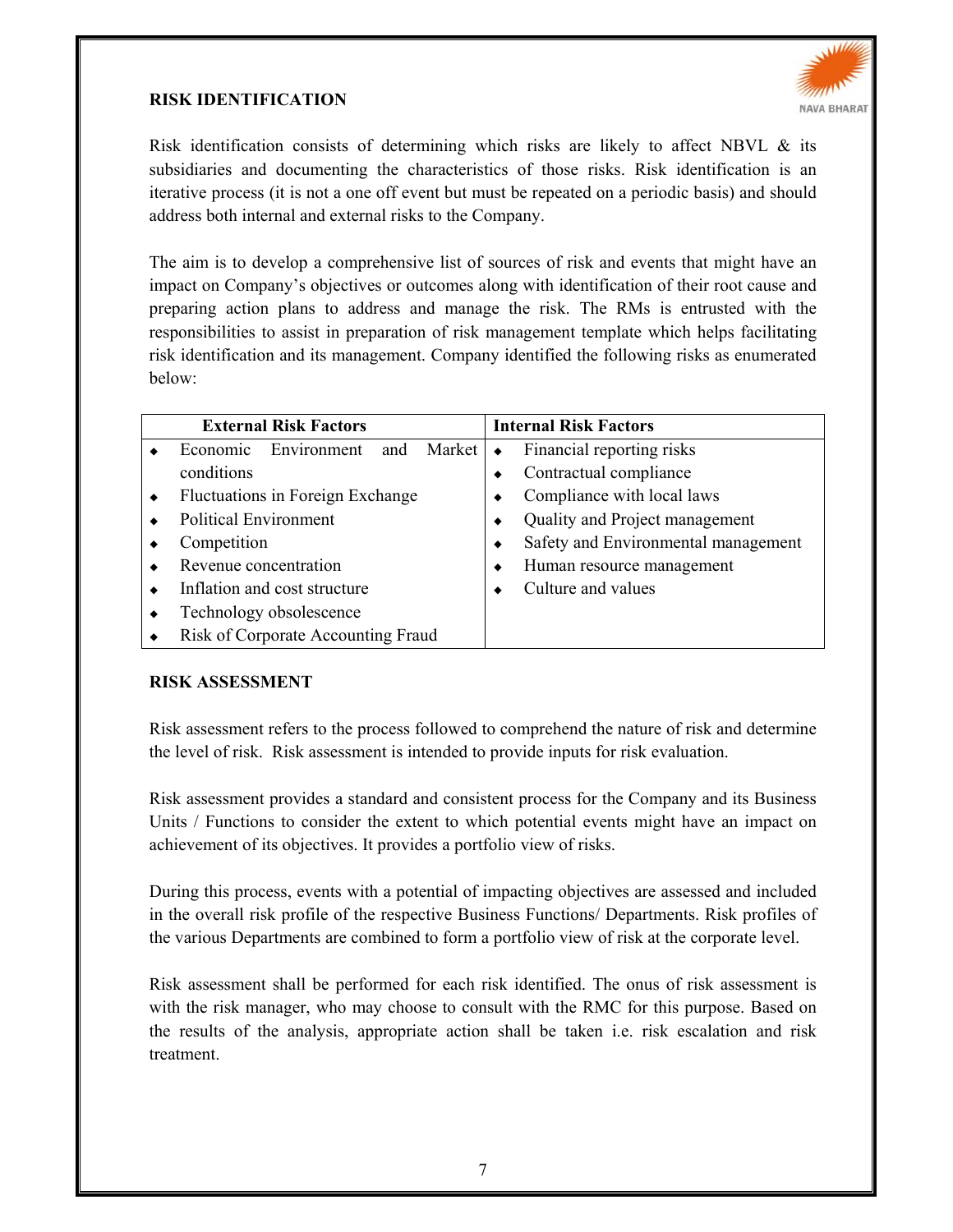### **RISK MITIGATION**



We have established a clear cut structure that enables the identification of areas of improvement to ensure continued relevance of program and framework to the organization. Such review and assessment is carried out at least twice a year by the Risk Managers in accordance with the directions given by the Risk Management Committee and appropriate risk treatments are worked out.

#### **Risk Monitoring:**

Risk Managers shall be responsible to monitor the mitigation plans as approved and submit the status of the mitigation plan to the Risk Management Committee on a half-yearly basis.

#### **CREATION OF RISK REGISTER**

Risk Register shall be the key document used to communicate the current status of all known risks.

Risks identified shall be documented in the risk register by the Risk Manager. The Risk Register shall inter alia include the following:

- List of risks
- Root causes for each risk
- Impact- high, medium and low
- Mitigation plan

#### **REVIEW AND REPORTING**

- The status of implementation of the approved Mitigation plans shall be reviewed by the Risk Controller and reported to Risk Managers as frequently as required. This report to Risk Manager shall also indicate any Policy deviations, failure of existing mitigation plans and other major issues, if any, faced during the period.
- Risk Managers shall review the Report of the Risk Controller and shall identify the high impact risks (along with the mitigation plan), for the purpose of reporting to RMC on a Half yearly basis. This report to RMC shall also indicate any Policy deviations, failure of existing control measures and other major issues, if any, faced during the period.
- RMC shall review the Report of RM and suggest measures, if required. Further, it shall also escalate High Impact Risks as it deems necessary to the Audit Committee and Board twice a year or at such other intervals as RMC deems necessary.